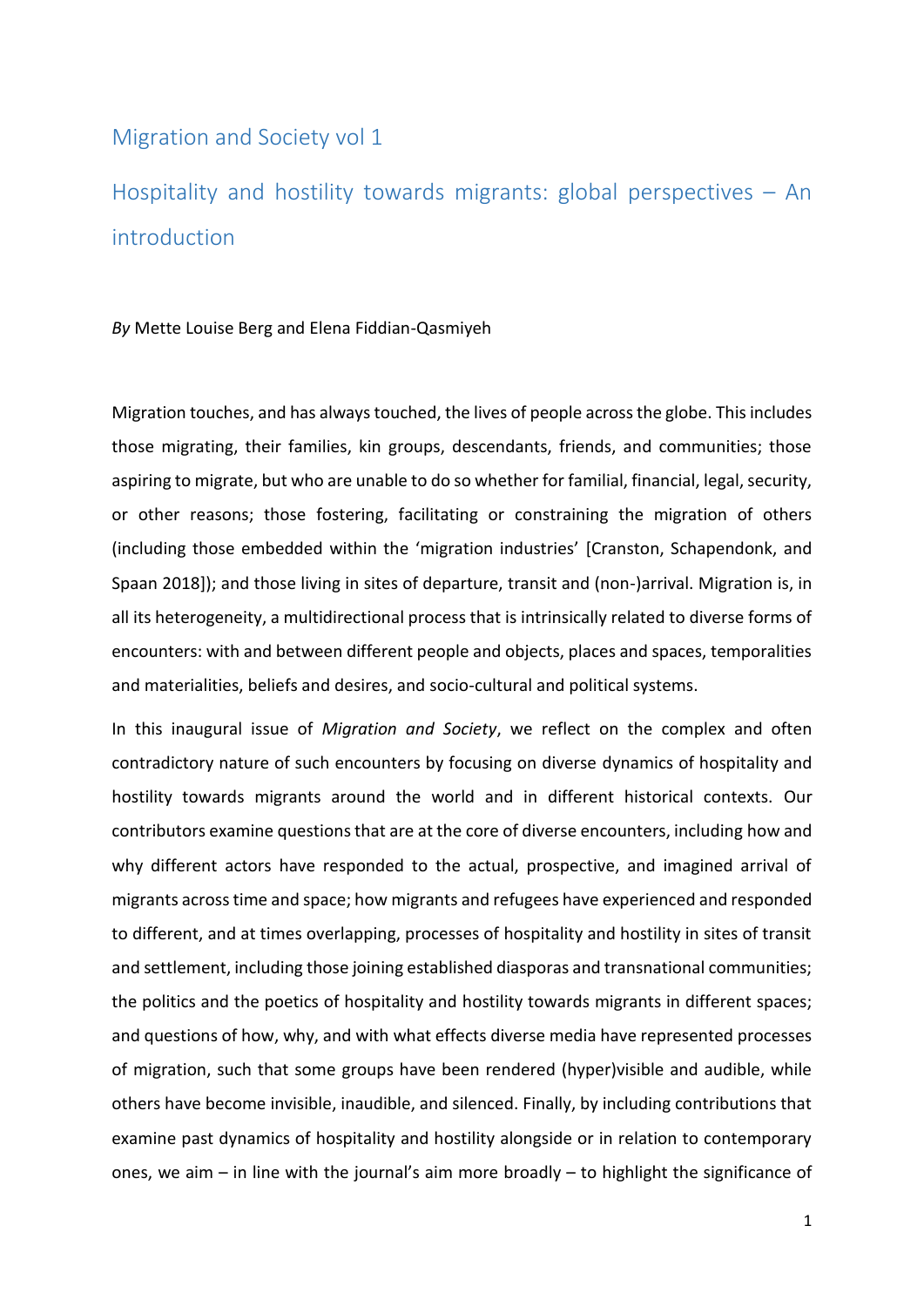historic resonances, continuities, and discontinuities with the current moment. This is particularly important in the context of our inaugural theme, given the extent to which the 'European refugee crisis' has predominantly been framed through a lens of historical and geographical exceptionalism, but also in our vision for *Migration and Society* moving forward.

Discourses, practices, and policies of hospitality and hostility towards migrants and refugees raise urgent moral, ethical, political, and social questions; processes and questions, as Elena Isayev reminds us in her opening article, which themselves have such long histories that they are simultaneously imperative and pressing for the 'here-and-now' and yet are equally 'timeless' in many ways. In seeking to answer such questions, we can benefit from empirically and theoretically grounded scholarship showing the social embeddedness, nuances, and ambiguities of situated practices of hospitality and hostility. Resisting the largely myopic, ahistorical, and isolationist responses that governments and media have developed to migrant arrivals in the global North, our inaugural volume includes critical reflections that aim to situate current practices in a deeper and wider historical and geographical context. This helps open up the possibility of imagining and embodying 'the otherwise', i.e. 'forms of life that are at odds with dominant, and dominating, modes of being' (Povinelli 2011: 1), most clearly manifested in the special roundtable section debating the utopian/dystopian vision of 'Refugia' (Nick Van Hear; Veronique Barbelet and Christina Bennett; and Helma Lutz).

As examined throughout the contributions in this volume, and indeed in our own work elsewhere (Berg, Gidley, and Krausova Forthcoming; Berg and Nowicka Forthcoming; Berg Forthcoming; Fiddian-Qasmiyeh 2015, 2016; Fiddian-Qasmiyeh and Qasmiyeh 2018), hospitality and hostility are closely interlinked, yet seemingly contradictory concepts and processes. Hospitality, it has been argued, is always conditional, and includes within it the potential for hostility and vice versa; both imply 'the possibility of the other' (Selwyn 2000: 20). Indeed, Jacques Derrida famously argued that hospitality is a word of 'a troubled and troubling origin, a word which carries its own contradiction incorporated into it' (Derrida 2000: 3), by which he refers to hostility. To capture this constitutive duality, he coined the term *hostipitality* (Derrida 2000).

The lens of hostipitality has been applied to diverse contexts of displacement, including in Fiddian-Qasmiyeh's ongoing research into local community responses to displacement from Syria in the contexts of Lebanon, Jordan, and Turkey (Fiddian-Qasmiyeh 2015, 2016; Fiddian-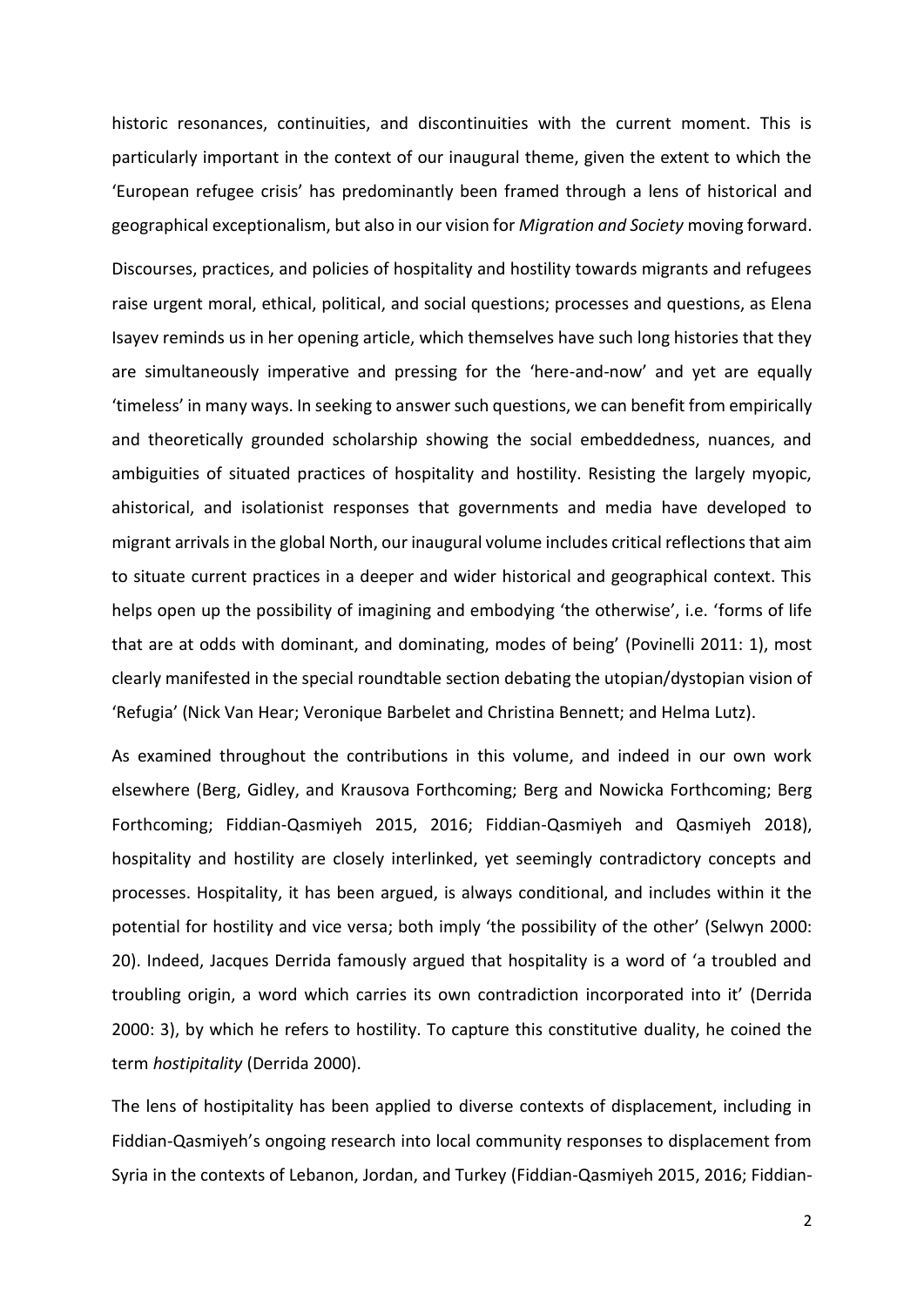Qasmiyeh and Qasmiyeh 2018).<sup>1</sup> In her research, she has drawn on the concept of hostipitality to examine the nature of encounters not solely between refugees and citizens, but also between different groups of refugees in Lebanon, including Palestinian refugees who have lived in Baddawi refugee camp in Lebanon since the 1950s and who have been 'hosting' people displaced from Syria since 2012. In effect, as Yousif M. Qasmiyeh (2016) posits with reference to this case,

Refugees ask other refugees, who are we to come to you and who are you to come to us? Nobody answers. Palestinians, Syrians, Iraqis, Kurds share the camp, the samedifferent camp, the camp of a camp. They have all come to re-originate the beginning with their own hands and feet.

In these encounters, including in situations such as Baddawi, characterised by intense precarity and overlapping displacement, it has been argued that the inherent conditionality of hospitality is underpinned by the paradox that to offer welcome is 'always already' to have the power to delimit the space or place that is being offered to the Other (Derrida 2000; Derrida and Dufourmantelle 2000). The resulting hierarchies and tensions towards 'new arrivals' have often been presented not only as common, but also potentially as *inescapable*.

And yet, as Fiddian-Qasmiyeh argues (2016), hostility and rejection are not inevitable. Rather, it is urgent to trace and examine alternative modes of thought and action that transcend and resist the fatalistic invocations of hostipitality. Exploring such approaches, including the framework for supporting the development of sustainable 'welcoming communities' for refugees and migrants (Bucklaschuk 2015), appears essential for further analysis both in theory and practice, as the articles in this volume also abundantly illustrate.

Writing in the late 1970s, an earlier theorist of hospitality, the anthropologist Julian Pitt-Rivers, similarly argued that the 'law of hospitality', i.e. the 'problem of how to deal with strangers' (2012: 501), is 'founded upon ambivalence' and contains within it a conflict that cannot be eliminated (2012: 513). It can however be put in a state of suspension, as he illustrates through empirical examples from a range of sources, ancient and modern, and from different cultural contexts. Pitt-Rivers thus moves from the universal 'law' of hospitality to its

1

<sup>&</sup>lt;sup>1</sup> 'Local Community Experiences of and Responses to Displacement from Syria: Views from Lebanon, Jordan and Turkey,' AHRC-ESRC Project Grant Ref: AH/P005438/1. Se[e https://refugeehosts.org/.](https://refugeehosts.org/)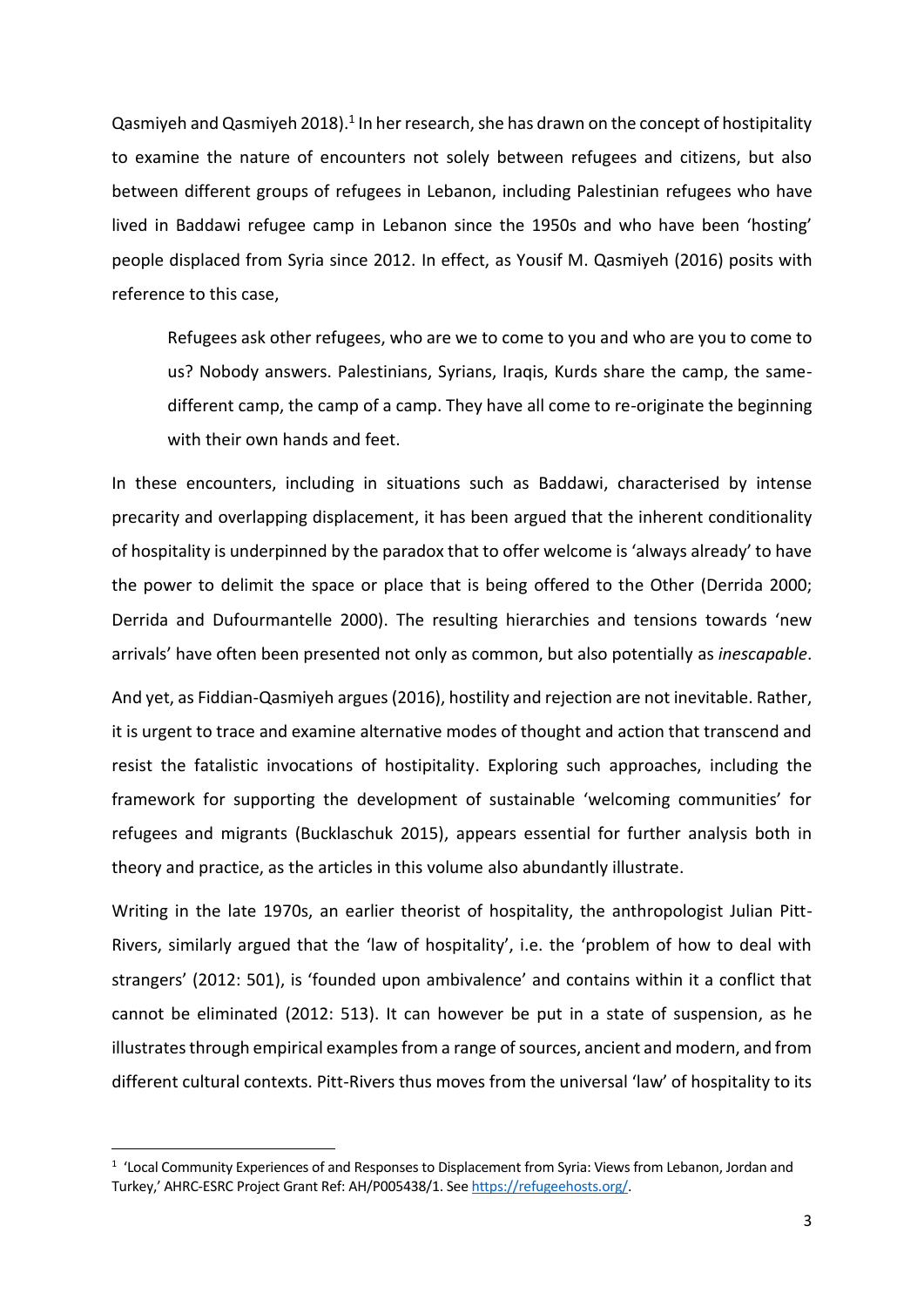differently expressed 'codes' that vary according to social and cultural context. Ann-Christin Wagner, in her article in this issue, takes her cue from Pitt-Rivers' approach and argues that 'successful hospitality renders the stranger's threat harmless through intricate choreographies and imposing spatial boundaries'. In other words, to understand the relationship between hospitality and hostility, we need to pay close attention to the spatiality, temporality, and texture of social relations.

As soon as we start thinking about hospitality and hostility as embodied, enacted, and resisted practices grounded in particular spatio-temporal contexts, a series of further questions arise: Who has or assumes the right to act as host, in what contexts, and on what social grounds? Who is recognised as guest, and who is turned away, by whom and on what grounds? To answer these, we need to consider issues of gender, class, ethnicity, age, sexuality, citizenship, and legal status, amongst others. It equally becomes essential to explore the justifications or motivations that guide those showing hospitality and hostility; here questions of faith and/or universalist vs particularist orientations are likely to be important. In other words, when we consider hospitality and hostility as social practices, we need to think of relationships and social actors, of power and hierarchies, but also of agency and, as part of this, diverse modes of resistance.

Moving from the largely European roots – in disciplinary, theoretical and, to a large extent empirical senses – of Derrida's and Pitt Rivers' conceptualisations of hospitality, it is also worth reflecting on cognate concepts in other social and cultural contexts. Hence, as Fiddian-Qasmiyeh and Qasmiyeh (2018) note with reference to the hosting of refugees in 'neighbouring' countries in the Middle East, 'Qur'anically and according to the Sunnah, the term neighbour has a clear spatial and moral reading that is defined, reaffirmed and demarcated by proximity, neighbourhood and charity.' Simultaneously, however, they argue that when we view the term 'neighbour' through its various usages in Arabic throughout history, we find that the concept can invoke antagonism, antonyms, as well as organic clashes with the overarching religious canon. A clear example of this schism of interpretation is embodied in the very definition of the term 'neighbour' offered in *[Lisan Al-Arab,](http://www.baheth.info/)* the authoritative and encyclopaedic Arabic dictionary:

The one whose house is next to yours, the stranger, the partner, the beneficiary, the ally, the supporter, the spouse, the intimate parts, the house that is closer to the coast,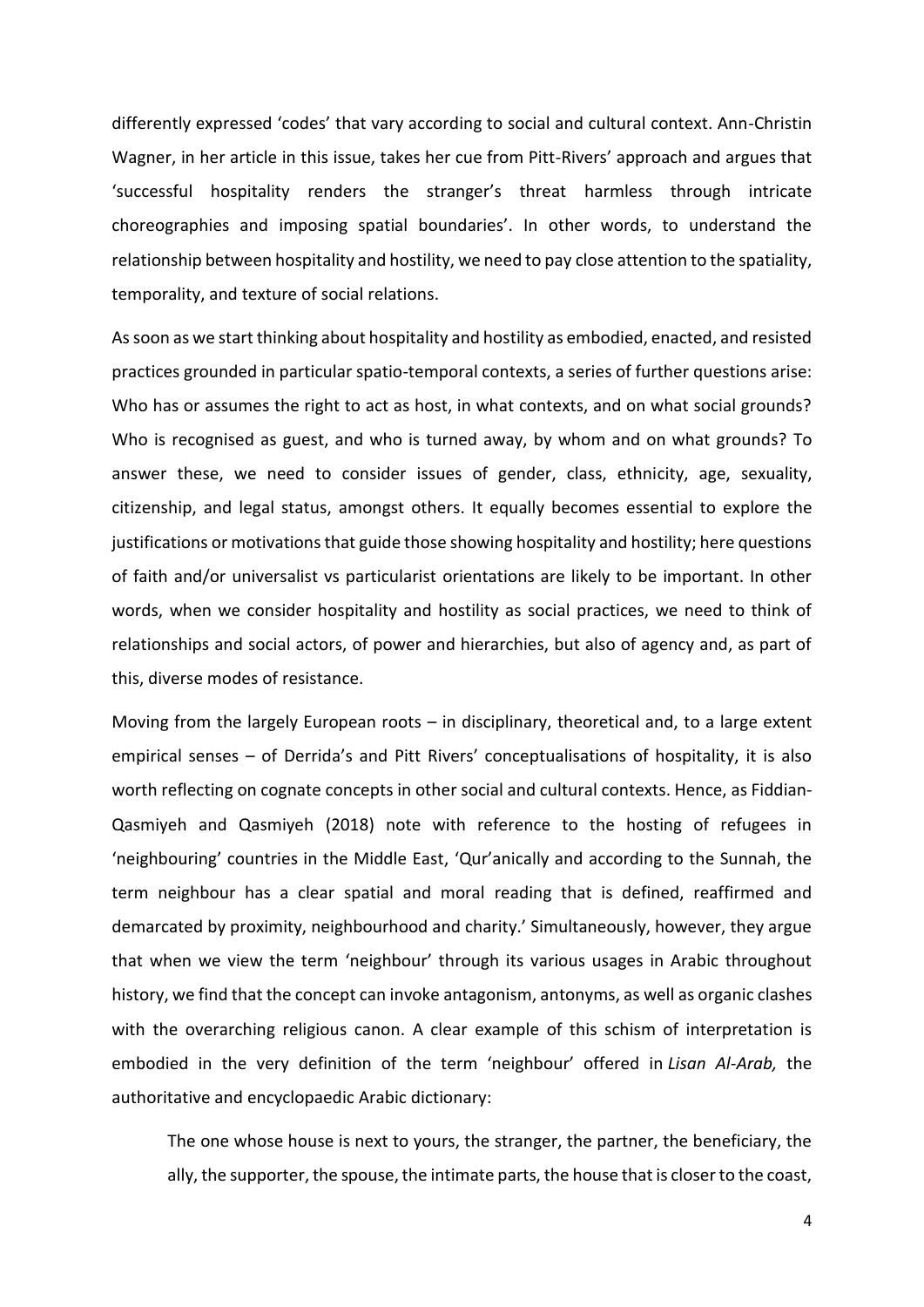the good, the bad, the hypocrite, the changeable, the kind.

## (Translation by Yousif M. Qasmiyeh)

It is both essential to bear this ambivalence and semantic (and functional) rupture in mind, in addition to re-viewing Derrida's conceptualization of hostipitality and Pitt Rivers' analysis of the law of hospitality, as we continue to carefully examine the nature of diverse encounters – past, present and future – in equally diverse contexts of both migration and (im)mobility.

Hence, far from taking such identities and identifiers for granted, we must continue to ask: who comes to be seen as our neighbours and kin and therefore deserving others? Who is seen as the Stranger, and by whom? What does this entail, when, why, and where? When, why, how, and by whom do Strangers come to be seen as threats / undeserving others? What are the politics and the poetics of hospitality and hostility, and what can and should socially engaged scholars and practitioners do in times and spaces that are characterised by a lack of conviviality and, some might say, humanity, towards migrants and people on the move?

As Fiddian-Qasmiyeh has argued elsewhere (2016), in light of the limitations and dangers of fatalistic readings of hostipitality, a more productive theoretical lens may ultimately be that of Jean-Luc Nancy's 'being together' and 'being with' (Nancy 2000). In essence, in light of the 'everyday geographies' and 'quiet politics of belonging' that characterise 'ordinary' encounters, and ordinary modes of being in the world (Askins 2015), the conceptual and practical challenges that emerge in encounters between hosts and strangers include recognising the realities of, and potential for, refugees, migrants, and hosts (whether citizens or refugees/migrants themselves) both 'being with' and 'being together'. This would require an unpacking of the very categories of host and guest, thus taking us from universalising claims and the taxonomy of host-guest relations to the messiness of everyday life and its potential for care, generosity, and recognition in encounters.

As feminist scholars have long argued, care is a universal human experience and a basic human need; equally, the ability to care for others is a fundamental human capacity (see e.g., Held 2006). Importantly, Nira Yuval-Davis asserts that 'the ethics of care' is 'a necessary element of social and political solidarity, *but cannot guarantee it*' (2011: 8; emphasis added). It is, of course, essential to remain attentive to the realities of structural inequalities and power imbalances (for instance, in the carer : cared for relationship) that can act as barriers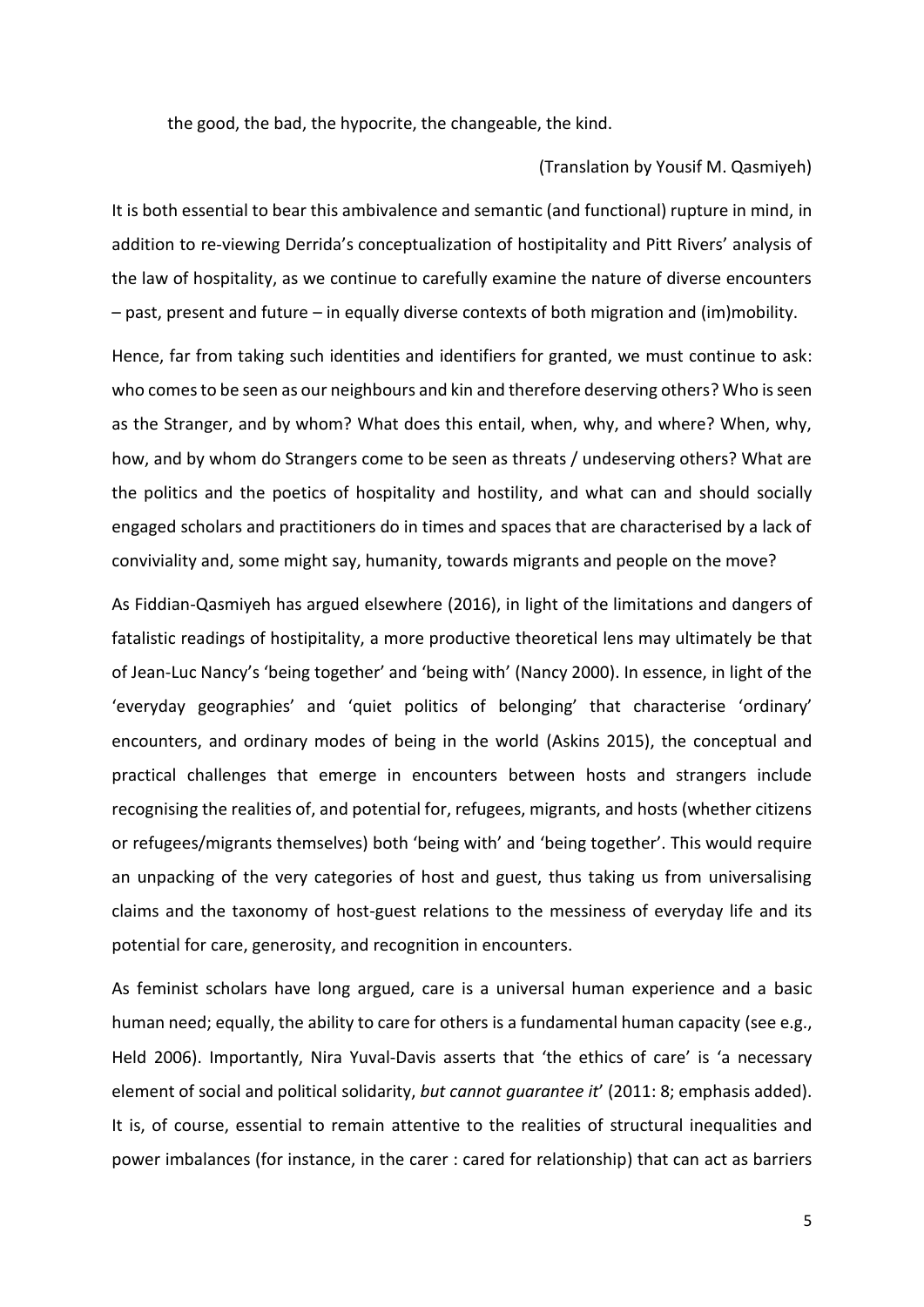to different forms of solidarity (as also argued by Yuval-Davis 2011). Nonetheless, repositioning the focus of enquiry, and examining the nature and potentialities of encounters between hosts and strangers, the self and the other, through the optic of a feminist ethics of care, a focus on refugee-refugee relationality, and/or Nancy's 'being with' and 'being together,' may lead us into more hopeful, solidary, and productive ways of studying dynamics of hospitality and hostility, and ultimately of different ways of encountering, studying, and theorising migration itself.

It is against this backdrop, and with the 'bridging' aims outlined in our Editorial (Fiddian-Qasmiyeh and Berg, this issue), that we are pleased to introduce a collection of research articles that situate contemporary migration in historical and societal context from ancient Greece (Elena Isayev) to the imagined transnational space of Refugia 2030 (Nick Van Hear, with critical responses from Veronique Barbelet and Christina Bennett, and Helma Lutz); from the struggles for citizenship and belonging of former Burundian refugees in Tanzania (Patricia Daley, Ng'wanza Kamata and Leiyo Singo), to sanctuary city organising in Canada (David Moffette and Jennifer Ridgley) via a refugee host town in Jordan (Ann-Christin Wagner), and practices of hospitality and hostility in Portugal (Elizabeth Challinor), and the US (Denise Brennan); from the challenges facing the Athens city council (Lefteris Papagianniakis interviewed by Aris Komporozos-Athanasiou with Nina Papachristou), to campus organizing and teaching about refugees and migrants under the Trump presidency in the US (Diya Abdo and Krista Craven; Sara Vannini, Ricardo Gomez, Megan Carney, and Katharyne Mitchell); and from provision of education to unaccompanied refugee youths in Lesvos (Ivi Daskalaki and Nadina Leivaditi), to representations of separated child migrants in UK media (Rachel Rosen and Sarah Crafter), via faith-based solidarity with refugees around the world (Olivia Wilkinson), and the agency and legal consciousness of UK social workers in re/making immigration policy in practice (Kathryn Tomko Dennler). As well as this rich and varied body of articles, practitioner reflections and interventions, utopian/dystopian imaginings, and interview-based contributions, the issue also includes a Creative Encounters section curated by Yousif M. Qasmiyeh, including poetic and visual pieces by Theophilus Kwek; Tahmineh Hooshyar Emami; and Mohammad Assaf and Kate Clanchy. Finally, we have a suite of book reviews resonating with the hospitality and hostility theme, edited by Agnieszka Kubal and Gunvor Jónsson.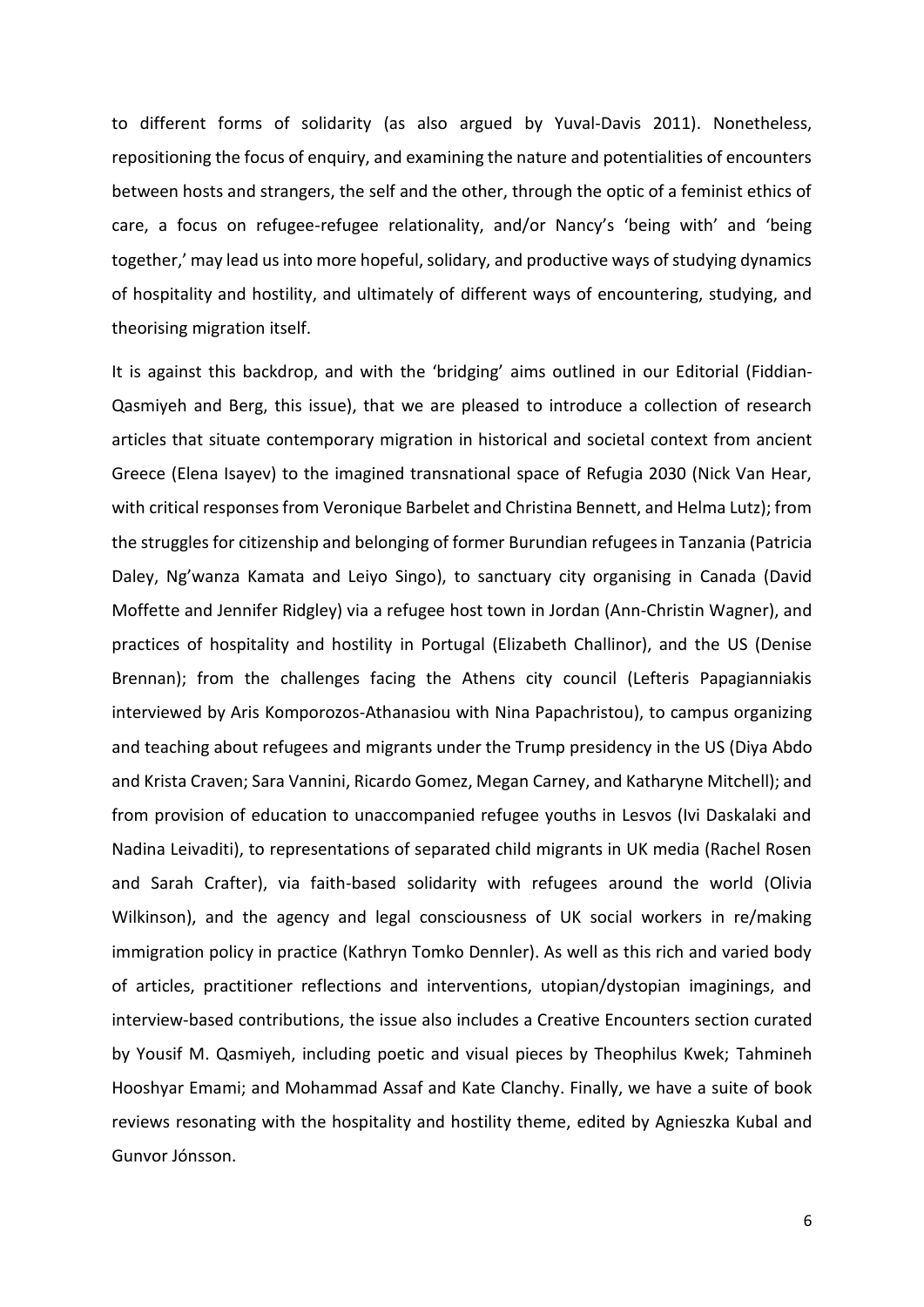It is our hope that readers will enjoy these theoretically and empirically rich articles and reflections, and that you will join us on our journey as we collectively continue to critically explore these and other migration-related dynamics and encounters around the world in future issues of *Migration and Society*.

## References cited

- Askins, Kye. 2015. "Being Together: Everyday Geographies and the Quiet Politics of Belonging." *ACME: An International Journal for Critical Geographies* 14: 470-78.
- Berg, Mette Louise. Forthcoming. "Hospitality and hostility in the global city: Latin Americans in London." In, *Hospitality and Hostility in a Moving World*, ed. Elena Fiddian-Qasmiyeh. London: UCL Press.
- Berg, Mette Louise, Ben Gidley, and Anna Krausova. Forthcoming. "Welfare micropublics and inequality: urban super-diversity in a time of austerity." *Ethnic and Racial Studies*.
- Berg, Mette Louise, and Magdalena Nowicka. Forthcoming. "Convivial tools for research and practice: An introduction." In *Convivial tools for research and practice*, eds. Mette Louise Berg and Magdalena Nowicka. London: UCL Press.
- Bucklaschuk, Jill. 2015. *A literature review of local partnerships and welcoming community strategies*. Report for Immigration Partnership Winnipeg, Winnipeg.
- Cranston, Sophie, Joris Schapendonk, and Ernst Spaan. 2018. "New directions in exploring the migration industries: introduction to special issue." *Journal of Ethnic and Migration Studies* 44: 543-57.
- Derrida, Jacques. 2000. "Hostipitality." *Angelaki* 5: 3-18.
- Derrida, Jacques, and Anne Dufourmantelle. 2000. *Of hospitality*. Stanford, Calif: Stanford University Press.